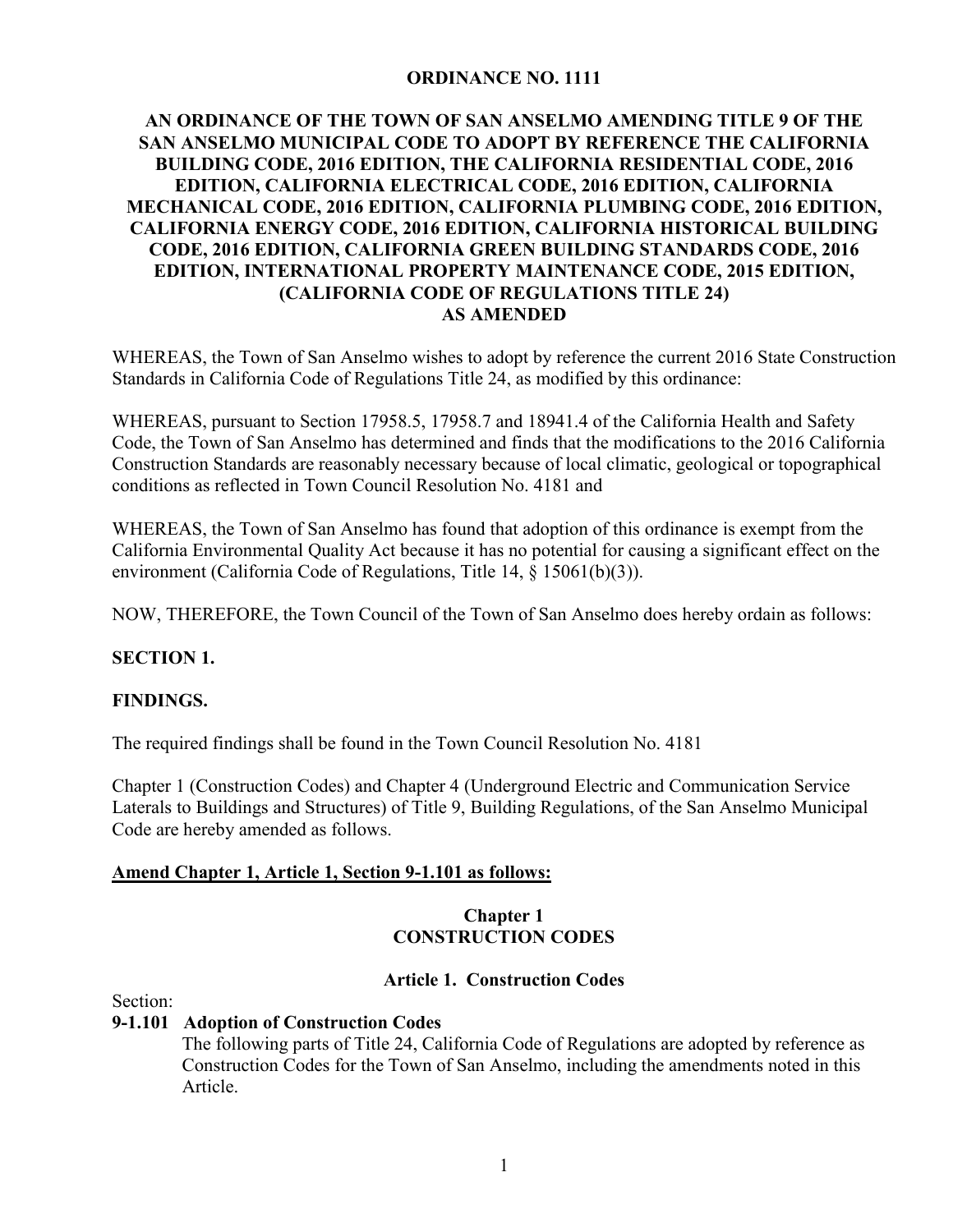- *(a) 2016* edition of the California Building Code (CBC)(Title 24 Part 2) based upon the 2015 International Building Code (IBC) including Appendix G - Flood-Resistant Construction, Appendix H - Signs, Appendix I - Patio Covers, and Appendix J- Grading.
- *(b) 2016* California Existing Building Code, California Code of Regulations, Title 24, Part 10
- *(c) 2016* edition of the California Residential Building Code (CRC)(Title 24 Part 2.5) based upon the 2015 International Residential Code including Appendix G, Swimming Pools, Appendix H, Patio Covers, Appendix J, Existing Buildings, Appendix K, Sound Transmission.
- *(d) 2016* edition of the California Electrical Code (CEC)(Title 24 Part 3) based upon the 2014 National Electrical Code (NEC).
- *(e) 2016* edition of the California Mechanical Code (CMC)(Title 24 Part 4) based upon the 2015 Uniform Mechanical Code (UMC).
- *(f) 2016* edition of the California Plumbing Code (CPC)(Title 24 Part 5) based upon the 2015 Uniform Plumbing Code (UPC).
- *(g) 2016* edition of the California Energy Code (CEC)(Title 24 Part 6).
- *(h) 2016* California Historical Building Code (Title 24 Part 8)
- *(i) 2016* California Green Building Standards Code (CALGreen)(Title 24 Part 11).
- *(j) 2016* International Property Maintenance Code (IPMC).
- *(k) 2015* International Swimming Pool and Spa Code (ISSPS)

*A copy of each of these documents is maintained in the office of the Building Official.* 

# **Amend Chapter 1, Article 2, Section 9-1.201 through Section 9-1.208 as follows:**

# **Article 2. Amendments**

# **9-1.201 Buried Utilities** (CBC 112)(CRC R111)(CEC 230) All electrical and communication service laterals, including those for cable television service, to any new building or structure or building or structure undergoing a substantial improvement as defined by CBC Chapter 2 must be placed underground.

**9-1.202 Non-metallic Cable** (CEC 334)

 Non-metallic electric cable (Type NM, NMC, NMS) is not allowed in electrical wiring in non-residential applications.

## **9-1.203 Swimming Pools, Spas and Hot Tubs** (CBC 3109)(CRC Appendix G)

 Design and construction must adhere to the most stringent requirements of California Building Code Section 3109, California Residential Code Appendix G, International Swimming Pool and Spa Code 2015 edition and California Health & Safety Code Section 115921. Barriers enclosing a swimming pool must be at least 5' tall. Before water is placed in a pool for any reason, including the curing of the pool walls, a barrier at least 5' tall conforming to the requirements of CBC Section 3109.4 must be in place or a pool cover complying with ASTM F1346 must be installed and operational.

**9-1.204 Garage/Carport Ceiling Height** (CBC 1208)(CRC R305) Private garages and carports shall have a clear ceiling height of not less than 7'.

# **9-1.205 Size of Doors** (CBC 1010.1.1)(CRC R311) Except for access to a storage room or closet, all doors must be at least 6'-8" (80") high. Required exit doors must be side-hinged, swing type.

**9-1.206 Roofing** (CBC 1505)(CRC R902)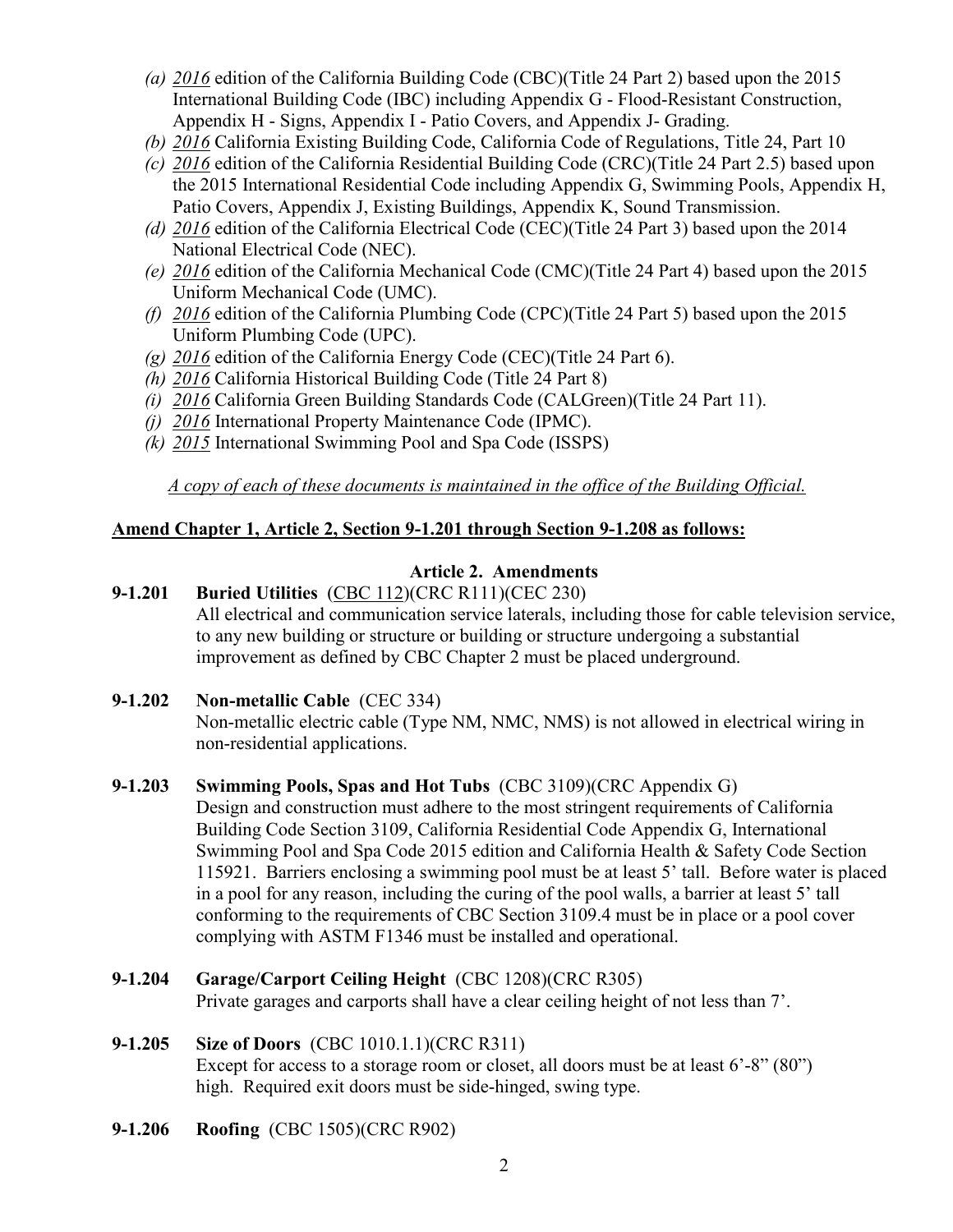For all new structures and any addition that exceeds 50% of the original area, the new roof must be covered with a Class A Roofing Assembly. A noncombustible roof may be applied in accordance with the manufacturer's requirements in lieu of a fire-retardant roofing assembly.

Existing buildings that have 50 percent or more of the roof surface replaced within a fiveyear period are required to totally replace the roof with a Class A roof assembly or be fire resistive by other provisions of this code.

#### **9-1.207 Permit and Application Expiration** (CBC 105.5)(CRC R105.3.2), (CPC 104.3.3) (CMC 104.3.3)

The permit application process must be completed and a permit issued within one year of application submittal. If a permit is not issued one year of the application date the application shall expire. The building official may extend the permit application one time for a period of 180 days. The request must be in writing before the application has expired and demonstrate the circumstances beyond the applicant's control that delayed the application. In order to renew action on an expired application, the applicant shall submit new plans and pay a new plan review fee.

Building permits are valid provided work has commenced within 180 days after the permit is issued and a building department inspection has been completed. If 180 days pass and no inspection by the building department has taken place the permit shall expire. The building official may extend the expired permit one time for up to 180 days if the applicant makes a written request before the expiration date demonstrating circumstances beyond the applicant's control for the delay in the progression of the work. If a permit expires, work may not resume until a new permit is obtained. If the period of expiration is greater than 180 days, no changes are made to the plans and the original plans and specifications may be utilized, the applicant shall pay half the required amount of the building fee. If there are changes to the plans and or specifications the applicant must pay the full amount.

## **9-1.208 Fee Refunds** (CBC 109.6)(CRC R108.5)(CPC 104.5.3)(CMC 104.5.3) The building official may authorize refunding of any fee paid which was erroneously paid or collected.

 The building official may authorize refunding of not more than 80 percent of the plan review fee paid when an application is withdrawn or canceled before any plan review is done.

 The building official may authorize refunding of not more than 80 percent of the permit fee paid when no work has been done under a permit issued in accordance with this code.

 The building official shall not authorize refunding of any fee paid except on written application filed by the original permittee and not later than 180 days after the date of fee payment.

#### **9-1.213 Automatic Fire Sprinkler Systems** (CRC R313.1 and R313.2)

Automatic sprinkler systems shall be required in one- and two-family dwellings and townhouses where the structure is undergoing a substantial improvement as defined in CBC Chapter 2 and/or if so determined by the RVFD.